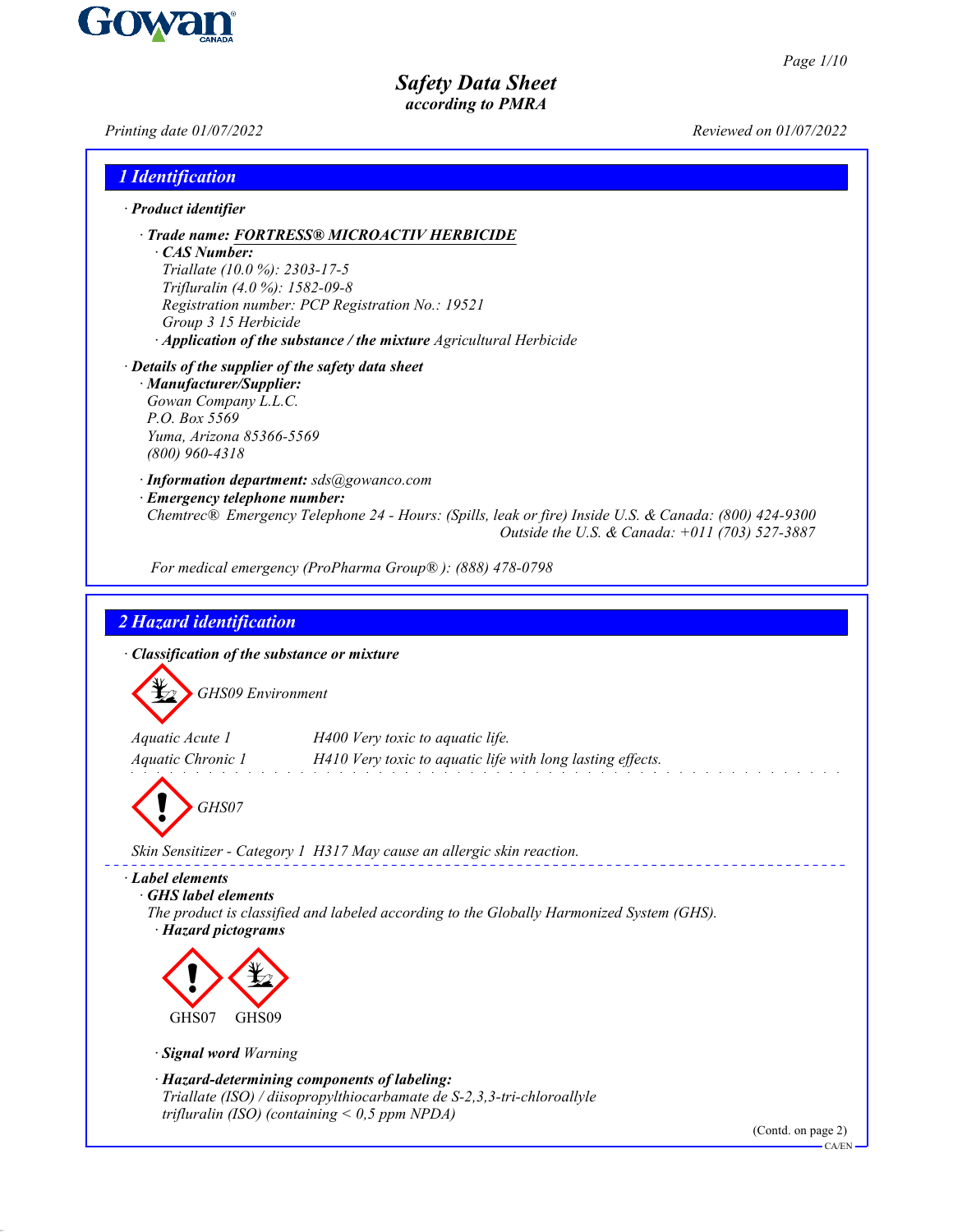*Printing date 01/07/2022 Reviewed on 01/07/2022*

# *Trade name: FORTRESS® MICROACTIV HERBICIDE*

|                                | (Contd. of page 1)                                                                                                                               |
|--------------------------------|--------------------------------------------------------------------------------------------------------------------------------------------------|
| · Hazard statements            |                                                                                                                                                  |
|                                | H317 May cause an allergic skin reaction.                                                                                                        |
|                                | H410 Very toxic to aquatic life with long lasting effects.                                                                                       |
|                                | · Precautionary statements                                                                                                                       |
| P261<br>P <sub>272</sub>       | Avoid breathing dust/fume/gas/mist/vapours/spray.                                                                                                |
|                                | Contaminated work clothing should not be allowed out of the workplace.                                                                           |
| P273<br>P280                   | Avoid release to the environment.                                                                                                                |
|                                | Wear protective gloves.                                                                                                                          |
|                                | $P302+P352$ If on skin: Wash with plenty of water.                                                                                               |
|                                | P362+P364 Take off contaminated clothing and wash it before reuse.<br>P333+P313 If skin irritation or rash occurs: Get medical advice/attention. |
| P321                           | Specific treatment (see on this label).                                                                                                          |
| <i>P391</i>                    | Collect spillage.                                                                                                                                |
| <i>P501</i>                    | Dispose of contents/container in accordance with local/regional/national/international                                                           |
|                                | regulations.                                                                                                                                     |
| · Hazard description:          |                                                                                                                                                  |
|                                | MAY CAUSE SKIN AND EYE IRRITATION.                                                                                                               |
|                                | MAY BE HARMFUL IF SWALLOWED.                                                                                                                     |
| · Classification system:       |                                                                                                                                                  |
|                                | $\cdot$ NFPA ratings (scale 0 - 4)                                                                                                               |
|                                |                                                                                                                                                  |
|                                | $Health = 1$                                                                                                                                     |
|                                | $Fire = 1$                                                                                                                                       |
|                                | $Reactivity = 1$                                                                                                                                 |
| <b>HAZARD INDEX:</b>           |                                                                                                                                                  |
| 4 Severe Hazard                |                                                                                                                                                  |
| 3 Serious Hazard               |                                                                                                                                                  |
| 2 Moderate Hazard              |                                                                                                                                                  |
| 1 Slight Hazard                |                                                                                                                                                  |
| 0 Minimal Hazard               |                                                                                                                                                  |
| $\cdot$ Other hazards          |                                                                                                                                                  |
| · PBT: Not applicable.         |                                                                                                                                                  |
| $\cdot vPvB$ : Not applicable. |                                                                                                                                                  |
|                                |                                                                                                                                                  |
|                                |                                                                                                                                                  |
|                                | <b>3 Composition/Information on ingredients</b>                                                                                                  |

# *· Chemical characterization: Mixtures*

*· Description: Mixture of the substances listed below with nonhazardous additions.*

| · Dangerous components:                                                                                                                                                                                                                                                                                       |              |  |  |  |
|---------------------------------------------------------------------------------------------------------------------------------------------------------------------------------------------------------------------------------------------------------------------------------------------------------------|--------------|--|--|--|
| CAS: 2303-17-5 Triallate (ISO) / diisopropylthiocarbamate de S-2,3,3-tri-chloroallyle<br>Specific Target Organ Toxicity - Repeated Exposure - Category 2, H373;<br>Aquatic Acute 1, H400; Aquatic Chronic 1, H410; $\Diamond$ Acute Toxicity (Oral) -<br>Category 4, H302; Skin Sensitizer - Category 1, H317 | $10.0\%$ w/w |  |  |  |
| CAS: 1582-09-8 trifluralin (ISO) (containing $<$ 0,5 ppm NPDA)<br>Carcinogenicity – Category 2, H351; & Áquatic Acute 1, H400; Aquatic<br>Chronic 1, H410; $\Diamond$ Skin Sensitizer - Category 1, H317                                                                                                      | $4.0\%$ w/w  |  |  |  |
|                                                                                                                                                                                                                                                                                                               | :A/EN –      |  |  |  |

(Contd. on page 3)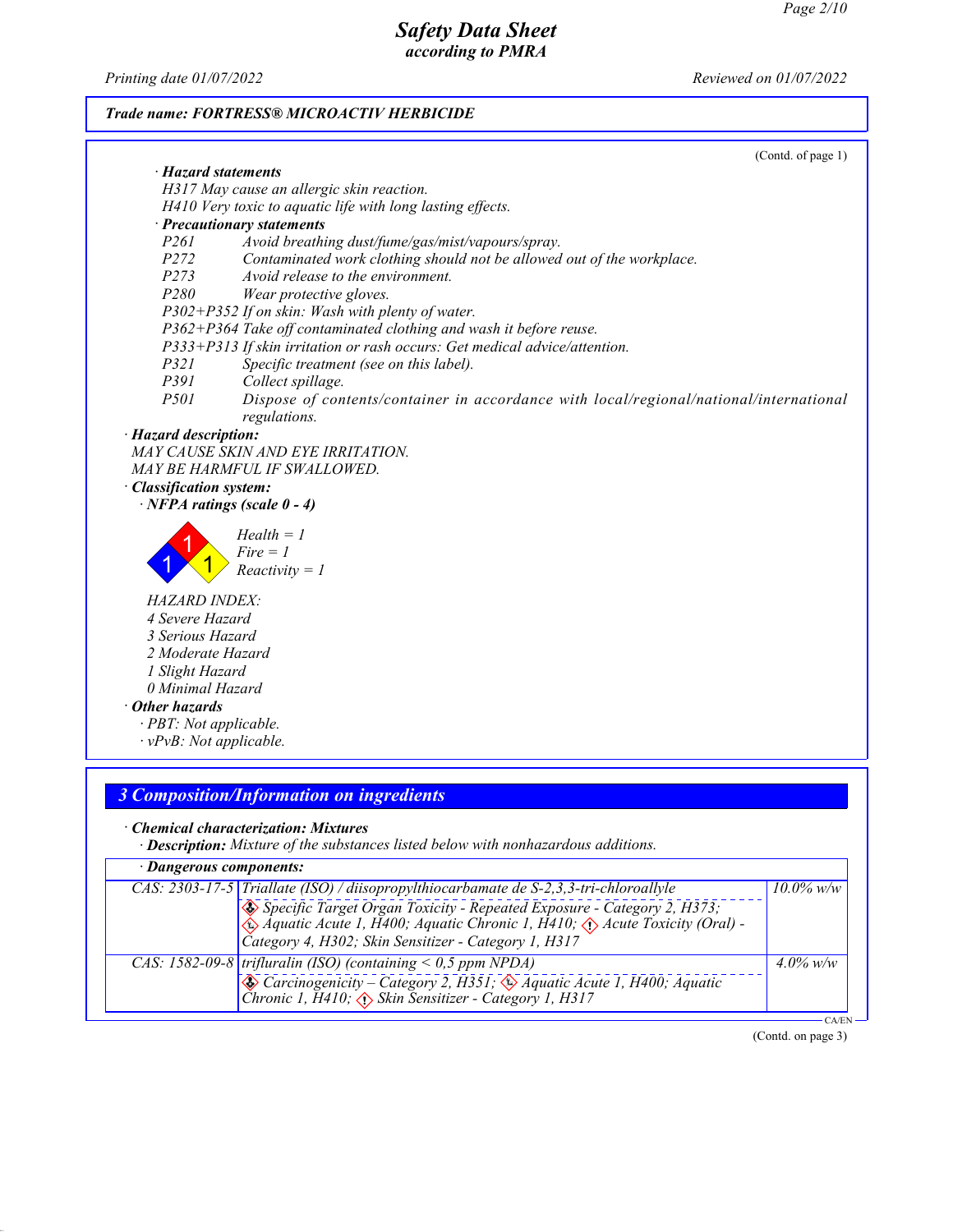*Printing date 01/07/2022 Reviewed on 01/07/2022*

### *Trade name: FORTRESS® MICROACTIV HERBICIDE*

(Contd. of page 2)

# *4 First-aid measures*

#### *· Description of first aid measures*

### *· General information:*

*Have the product container or label with you when calling a poison control center or doctor, or going for treatment.*

- *You may also contact 1-888-478-0798 for emergency medical treatment information.*
- *· After inhalation:*
- *Move person to fresh air.*
- *If person is not breathing, call 911 or an ambulance, then give artificial respiration, preferably mouth-to mouth if possible.*
- *Call poison control center or doctor for further treatment advice.*

#### *· After skin contact:*

- *Take off contaminated clothing.*
	- *Rinse skin immediately with plenty of water for 15-20 minutes.*
	- *Call a poison control center or doctor for treatment advice.*

#### *· After eye contact:*

- *Hold eye open and rinse slowly and gently with water for 15-20 minutes.*
	- *Remove contact lenses, if present, after first 5 minutes, then continue rinsing eyes.*
- *Call a poison control center or doctor for treatment advice.*

### *· After swallowing:*

- *Call a poison control center or doctor immediately for treatment advice.*
	- *Have person sip a glass of water if able to swallow.*
	- *Do not induce vomiting unless told to do so by a poison control center or doctor.*
	- *Do not give anything by mouth to an unconscious person.*

### *· Information for doctor:*

*· Most important symptoms and effects, both acute and delayed No further relevant information available.*

*· Indication of any immediate medical attention and special treatment needed*

*No further relevant information available.*

# *5 Fire-fighting measures*

#### *· Extinguishing media*

*· Suitable extinguishing agents:*

*CO2, extinguishing powder or water spray. Fight larger fires with water spray or alcohol resistant foam. · Special hazards arising from the substance or mixture*

*Carbon monoxide (CO) Nitrogen oxides (NOx) Hydrogen fluoride (HF)*

*Sulphur oxides (SOx)*

*· Advice for firefighters*

*· Protective equipment: Wear self-contained respiratory protective device.*

# *6 Accidental release measures*

### *· Personal precautions, protective equipment and emergency procedures*

*All handlers must wear chemical-resistant coveralls over long-sleeved shirt and long pants, chemical-resistant gloves, socks, and chemical-resistant footwear during mixing, loading, application, clean-up and repair. In addition, during mixing, loading, clean-up and repair activities, wear either a respirator with a NIOSH/MSHA/ BHSE-approved organic-vapour-removing cartridge with a prefilter approved for pesticides OR a NIOSH/MSHA/ BHSE-approved canister approved for pesticides. Aerial mixers/loaders must also wear coveralls.*

*· Environmental precautions: Do not allow to enter sewers/ surface or ground water.*

(Contd. on page 4)

 $CA/FN$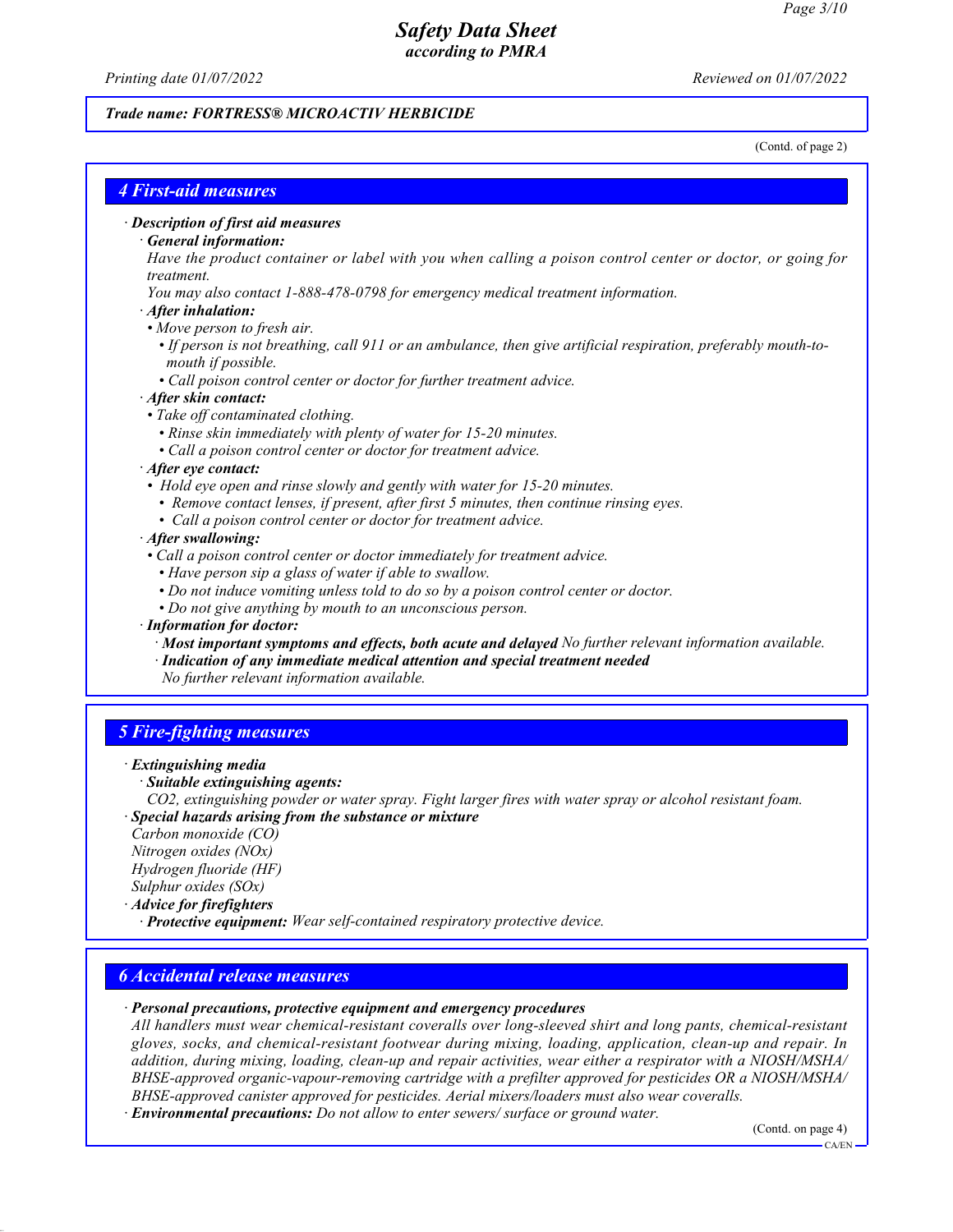(Contd. of page 3)

# *Safety Data Sheet according to PMRA*

*Printing date 01/07/2022 Reviewed on 01/07/2022*

### *Trade name: FORTRESS® MICROACTIV HERBICIDE*

- *· Methods and material for containment and cleaning up: Pick up mechanically.*
- *· Reference to other sections*
- *See Section 7 for information on safe handling.*
- *See Section 8 for information on personal protection equipment.*
- *See Section 13 for disposal information.*

### *7 Handling and storage*

#### *· Handling:*

*· Precautions for safe handling*

*KEEP OUT OF REACH OF CHILDREN. MAY CAUSE SKIN AND EYE IRRITATION. MAY BE HARMFUL IF SWALLOWED. Wash thoroughly after handling. Do not take internally. Do not get in eyes or on skin or on clothing.*

*· Information about protection against explosions and fires: No special measures required.*

*· Conditions for safe storage, including any incompatibilities*

*· Storage:*

- *· Requirements to be met by storerooms and receptacles: Store only in the original receptacle.*
- *· Information about storage in one common storage facility: Store away from foodstuffs.*
- *· Further information about storage conditions: Keep receptacle tightly sealed.*

*· Specific end use(s) No further relevant information available.*

*8 Exposure controls/ Personal protection*

*· Additional information about design of technical systems: No further data; see item 7.*

*· Control parameters*

*· Components with limit values that require monitoring at the workplace:*

*The product does not contain any relevant quantities of materials with critical values that have to be monitored at the workplace.*

*· Additional information: The lists that were valid during the creation were used as basis.*

#### *· Exposure controls*

#### *· Personal protective equipment:*

- *· General protective and hygienic measures:*
- *The usual precautionary measures for handling chemicals should be followed.*
- *· Breathing equipment:*

*During mixing, loading, clean-up and repair activities, wear either a respirator with a NIOSH/MSHA/BHSEapproved organic-vapour- removing cartridge with a prefilter approved for pesticides OR a NIOSH/MSHA/ BHSE-approved canister approved for pesticides.*

*· Protection of hands:*



\_S*Protective gloves*

*The glove material has to be impermeable and resistant to the product/ the substance/ the preparation. · Material of gloves Chemical-resistant gloves.*

*· Penetration time of glove material*

*The exact break through time has to be found out by the manufacturer of the protective gloves and has to be observed.*

*· Eye protection: Goggles recommended during refilling.*

(Contd. on page 5) CA/EN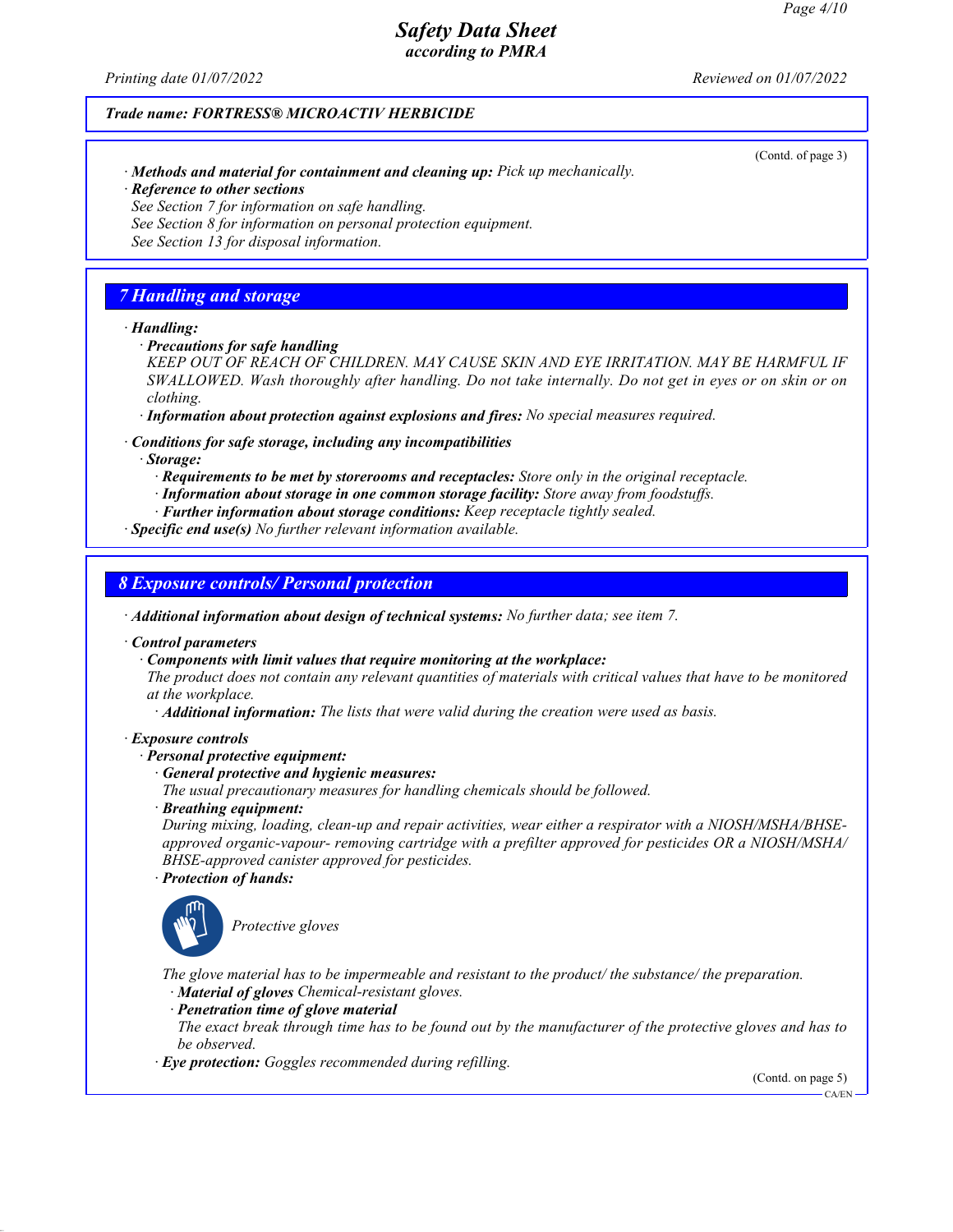(Contd. of page 4)

# *Safety Data Sheet according to PMRA*

*Printing date 01/07/2022 Reviewed on 01/07/2022*

# *Trade name: FORTRESS® MICROACTIV HERBICIDE*

### *· Body protection:*

*All handlers must wear chemical-resistant coveralls over long-sleeved shirt and long pants, chemicalresistant gloves, socks, and chemical-resistant footwear during mixing, loading, application, clean-up and repair.*

| · Information on basic physical and chemical properties<br><b>General Information</b> |                                               |  |
|---------------------------------------------------------------------------------------|-----------------------------------------------|--|
| $\cdot$ Appearance:                                                                   |                                               |  |
| $\cdot$ Form:                                                                         | Granulate                                     |  |
| Color:                                                                                | Yellow to orange                              |  |
| $\cdot$ Odor:                                                                         | Slight                                        |  |
| · Odor threshold:                                                                     | Not determined.                               |  |
| $\cdot$ pH-value:                                                                     | Not applicable.                               |  |
| · Change in condition                                                                 |                                               |  |
| · Melting point/Melting range:                                                        | Undetermined.                                 |  |
| · Boiling point/Boiling range:                                                        | Undetermined.                                 |  |
| · Flash point:                                                                        | Not applicable.                               |  |
| · Flammability (solid, gaseous):                                                      | Not determined.                               |  |
| · Decomposition temperature:                                                          | Not determined.                               |  |
| · Auto igniting:                                                                      | Product is not self-igniting.                 |  |
|                                                                                       |                                               |  |
| · Danger of explosion:                                                                | Product does not present an explosion hazard. |  |
| · Explosion limits:                                                                   |                                               |  |
| $\cdot$ Lower:                                                                        | Not determined.                               |  |
| $\cdot$ Upper:                                                                        | Not determined.                               |  |
| $\cdot$ <i>Vapor pressure:</i>                                                        | Not applicable.                               |  |
| $\cdot$ Density:                                                                      | Not determined.                               |  |
| · Relative density                                                                    | Not determined.                               |  |
| · Vapor density                                                                       | Not applicable.                               |  |
| · Evaporation rate                                                                    | Not applicable.                               |  |
| · Solubility in / Miscibility with                                                    |                                               |  |
| $\cdot$ Water:                                                                        | Dispersible.                                  |  |
| · Partition coefficient (n-octanol/water): Not determined.                            |                                               |  |
| · Viscosity:                                                                          |                                               |  |
| $\cdot$ Dynamic:                                                                      | Not applicable.                               |  |
| · Kinematic:                                                                          | Not applicable.                               |  |
| · Solvent content:                                                                    |                                               |  |
| Organic solvents:                                                                     | $0.0\%$                                       |  |
| · Solids content:                                                                     | 100.0%                                        |  |
| Other information                                                                     | No further relevant information available.    |  |

(Contd. on page 6)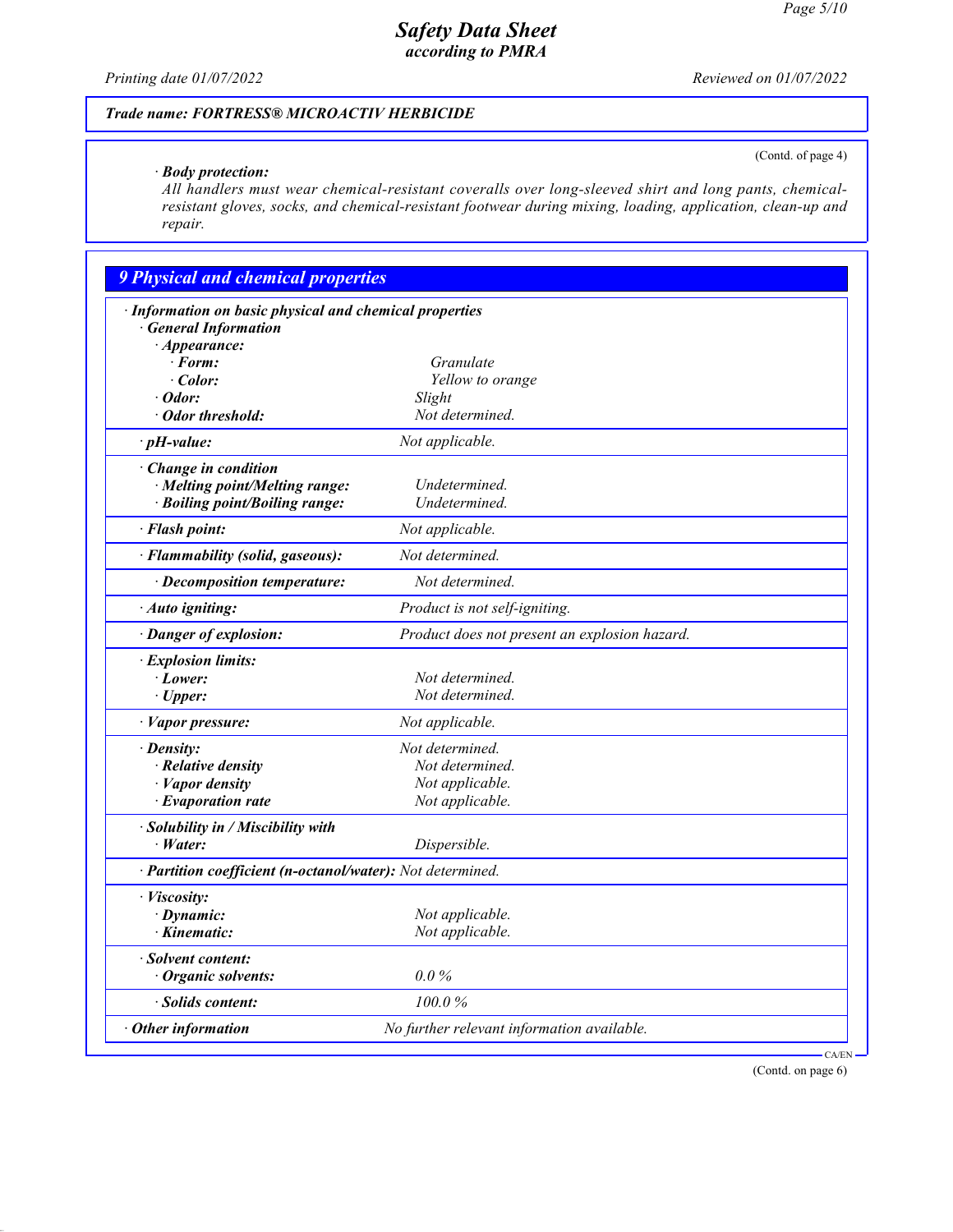*Printing date 01/07/2022 Reviewed on 01/07/2022*

### *Trade name: FORTRESS® MICROACTIV HERBICIDE*

(Contd. of page 5)

### *10 Stability and reactivity*

*· Reactivity No further relevant information available.*

#### *· Chemical stability*

*· Thermal decomposition / conditions to be avoided: No decomposition if used according to specifications. · Possibility of hazardous reactions No dangerous reactions known.*

- *· Conditions to avoid No further relevant information available.*
- *· Incompatible materials: No further relevant information available.*
- *· Hazardous decomposition products:*

*Carbon monoxide (CO) Nitrogen oxides (NOx) Hydrogen fluoride (HF) Sulfur oxides (SOx)*

# *11 Toxicological information*

*· Information on toxicological effects*

*· Acute toxicity:*

*· LD/LC50 values that are relevant for classification:*

*Oral LD50 >5000 mg/kg (rat)*

*Dermal LD50 >5000 mg/kg (rabbit)*

 *CAS: 2303-17-5 Triallate (ISO) / diisopropylthiocarbamate de S-2,3,3-tri-chloroallyle*

*Oral LD50 1700 mg/kg (rat)*

*· Primary irritant effect:*

*· on the eye: Slight irritation*

*· Additional toxicological information:*

*The product is not subject to classification according to internally approved calculation methods for preparations:*

*When used and handled according to specifications, the product does not have any harmful effects according to our experience and the information provided to us.*

*· Carcinogenic categories*

*· IARC (International Agency for Research on Cancer)*

*CAS: 1582-09-8 trifluralin (ISO) (containing < 0,5 ppm NPDA) 3* 

#### *· NTP (National Toxicology Program)*

*None of the ingredients are listed.*

# *12 Ecological information*

*· Toxicity*

*Do not apply this product directly to aquatic habitats (such as lakes, rivers, sloughs, ponds, prairie potholes, creeks, marshes, streams, reservoirs, ditches and wetlands), estuaries and marine habitats. Do not contaminate irrigation or drinking water supplies or aquatic habitats by cleaning of equipment or disposal of wastes.*

*· Aquatic toxicity: No further relevant information available.*

*· Persistence and degradability No further relevant information available.*

*· Behavior in environmental systems:*

- *· Bioaccumulative potential No further relevant information available.*
- *· Mobility in soil No further relevant information available.*

(Contd. on page 7)

CA/EN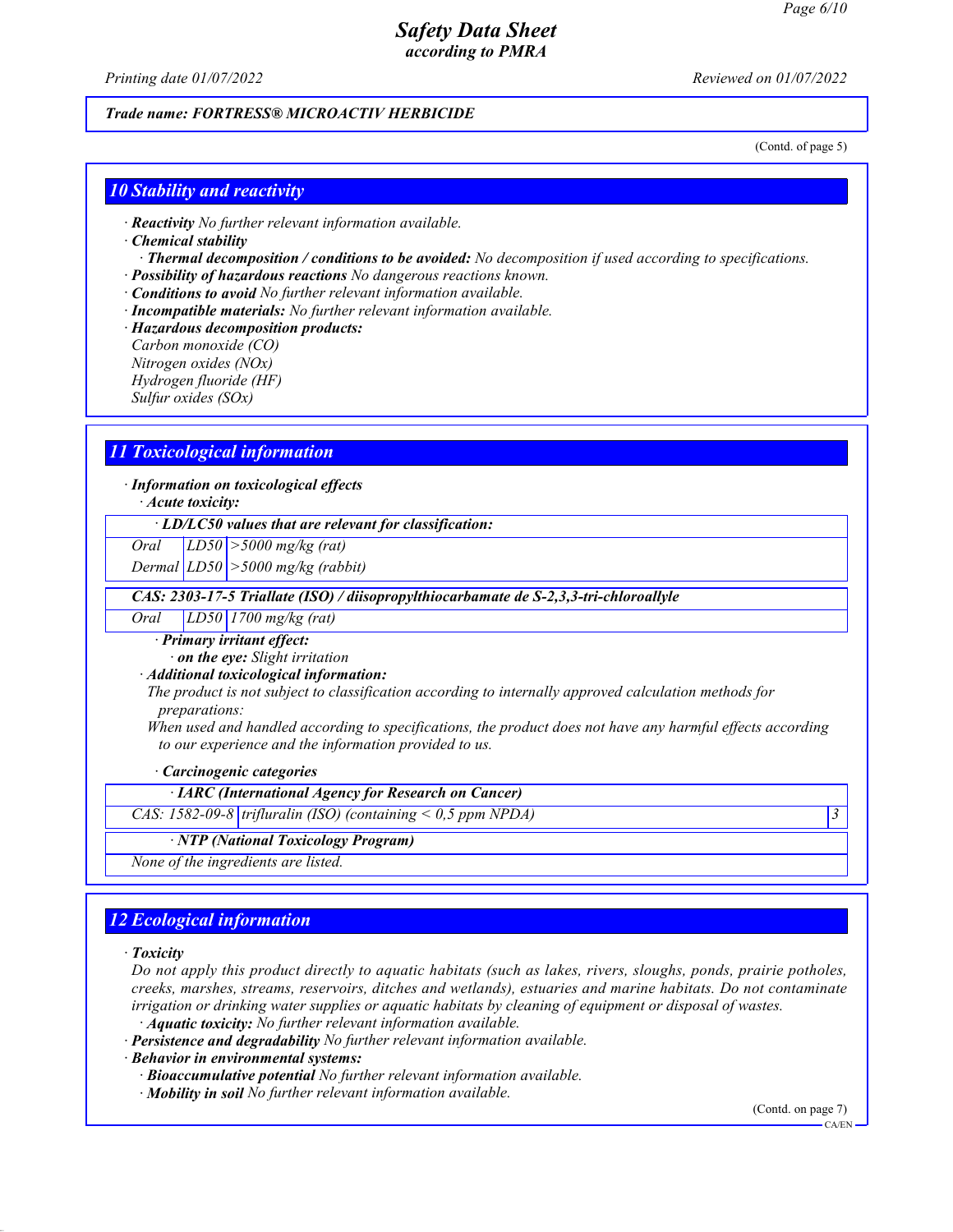*Printing date 01/07/2022 Reviewed on 01/07/2022*

### *Trade name: FORTRESS® MICROACTIV HERBICIDE*

(Contd. of page 6)

CA/EN

# *· Additional ecological information:*

*· General notes:*

*Water hazard class 3 (Self-assessment): extremely hazardous for water*

*Do not allow product to reach ground water, water course or sewage system, even in small quantities. Danger to drinking water if even extremely small quantities leak into the ground.*

#### *· Results of PBT and vPvB assessment*

*· PBT: Not applicable.*

*· vPvB: Not applicable.*

*· Other adverse effects No further relevant information available.*

# *13 Disposal considerations*

#### *· Waste treatment methods*

#### *· Recommendation:*

*Wastes resulting from the use of this product that cannot be used or chemically reprocessed should be disposed of in a landfill approved for pesticide disposal or in accordance with applicable federal, provincial or municipal procedures. Keep out of drains, sewers, ditches and waterways.*

### *· Uncleaned packagings:*

### *· Recommendation:*

*Disposal must be made according to official regulations.*

- *1. Triple- or pressure-rinse the empty container. Add the rinsings to the spray mixture in the tank.*
- *2. Follow the provincial instruction for any required additional cleaning of the container prior to its disposal.*
- *3. Make the empty container unsuitable for further use.*
- *4. Dispose the container in accordance with provincial requirements.*
- *5. For information on the disposal of unused, unwanted product, contact the manufacturer or the provincial regulatory agency. Contact the manufacturer and the Provincial Regulatory Agency in case of a spill, and for the cleanup of spills.*

| $\cdot$ UN-Number               |                                                                       |
|---------------------------------|-----------------------------------------------------------------------|
| · DOT/TDG                       | Not Regulated                                                         |
| $·$ <i>ADR</i>                  | Marine Pollutants Exemption (TDG 1.45.1)                              |
| · IMDG, IATA                    | <i><b>UN3077</b></i>                                                  |
| $\cdot$ UN proper shipping name |                                                                       |
| $\cdot$ DOT/TDG                 | Void                                                                  |
| $\cdot$ ADR                     | Marine Pollutants Exemption (TDG 1.45.1)                              |
| $\cdot$ IMDG                    | ENVIRONMENTALLY HAZARDOUS SUBSTANCE, SOLID,                           |
|                                 | N.O.S. (triallate (ISO), trifluralin (ISO) (containing $\leq 0.5$ ppm |
|                                 | NPDA)), MARINE POLLUTANT                                              |
| $\cdot$ <i>IATA</i>             | ENVIRONMENTALLY HAZARDOUS SUBSTANCE, SOLID,                           |
|                                 | N.O.S. (triallate (ISO), trifluralin (ISO) (containing $\leq 0.5$ ppm |
|                                 | NPDA)                                                                 |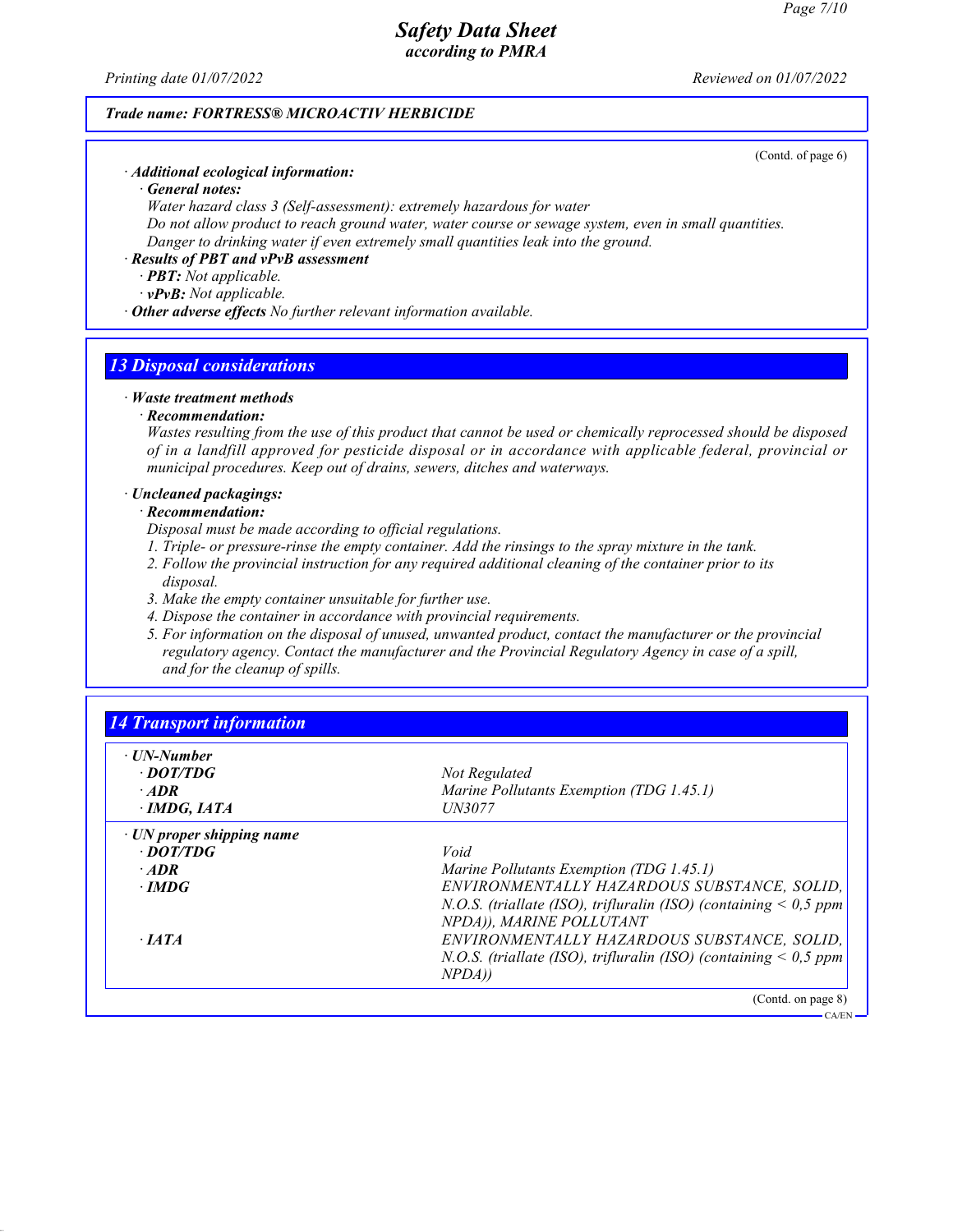*Printing date 01/07/2022 Reviewed on 01/07/2022*

# *Trade name: FORTRESS® MICROACTIV HERBICIDE*

|                                                                                                                                             | (Contd. of page 7)                                                                                                                                                                     |
|---------------------------------------------------------------------------------------------------------------------------------------------|----------------------------------------------------------------------------------------------------------------------------------------------------------------------------------------|
| · Transport hazard class(es)                                                                                                                |                                                                                                                                                                                        |
| · DOT/TDG (Transport dangerous goods):<br>$\cdot$ Class                                                                                     | Void                                                                                                                                                                                   |
| · ADR, IMDG, IATA                                                                                                                           |                                                                                                                                                                                        |
|                                                                                                                                             |                                                                                                                                                                                        |
| $\cdot$ Class                                                                                                                               | 9 Miscellaneous dangerous substances and articles                                                                                                                                      |
| $\cdot$ Label                                                                                                                               | 9                                                                                                                                                                                      |
| · Packing group                                                                                                                             |                                                                                                                                                                                        |
| $\cdot$ DOT/TDG                                                                                                                             | Void                                                                                                                                                                                   |
| ADR, IMDG, IATA                                                                                                                             | Ш                                                                                                                                                                                      |
| · Environmental hazards:                                                                                                                    | Product contains environmentally hazardous substances: Triallate<br>$(ISO)$ / diisopropylthiocarbamate de S-2,3,3-tri-chloroallyle,<br>trifluralin (ISO) (containing $<$ 0,5 ppm NPDA) |
| $\cdot$ Marine pollutant:                                                                                                                   | Symbol (fish and tree)                                                                                                                                                                 |
| · Special marking (ADR):                                                                                                                    | Symbol (fish and tree)                                                                                                                                                                 |
| · Special marking (IATA):                                                                                                                   | Symbol (fish and tree)                                                                                                                                                                 |
| · Special precautions for user<br>· Hazard identification number (Kemler code): 90<br>· EMS Number:<br>· Stowage Category<br>· Stowage Code | Warning: Miscellaneous dangerous substances and articles<br>$F-A, S-F$<br>$\overline{A}$<br>SW23 When transported in BK3 bulk container, see 7.6.2.12<br>and 7.7.3.9.                  |
| Transport in bulk according to Annex II of<br><b>MARPOL73/78 and the IBC Code</b>                                                           | Not applicable                                                                                                                                                                         |
| · Transport/Additional information:                                                                                                         |                                                                                                                                                                                        |
| $·$ <i>ADR</i><br>$\cdot$ Excepted quantities (EQ)                                                                                          | Code: El<br>Maximum net quantity per inner packaging: 30 g<br>Maximum net quantity per outer packaging: 1000 g                                                                         |
| $\cdot$ IMDG                                                                                                                                |                                                                                                                                                                                        |
| Limited quantities (LQ)                                                                                                                     | 5 kg                                                                                                                                                                                   |
|                                                                                                                                             | Code: E1                                                                                                                                                                               |
| $\cdot$ Excepted quantities (EQ)                                                                                                            |                                                                                                                                                                                        |
|                                                                                                                                             | Maximum net quantity per inner packaging: $30 g$<br>Maximum net quantity per outer packaging: 1000 g                                                                                   |
| · UN "Model Regulation":                                                                                                                    | Canada TDG:                                                                                                                                                                            |

(Contd. on page 9)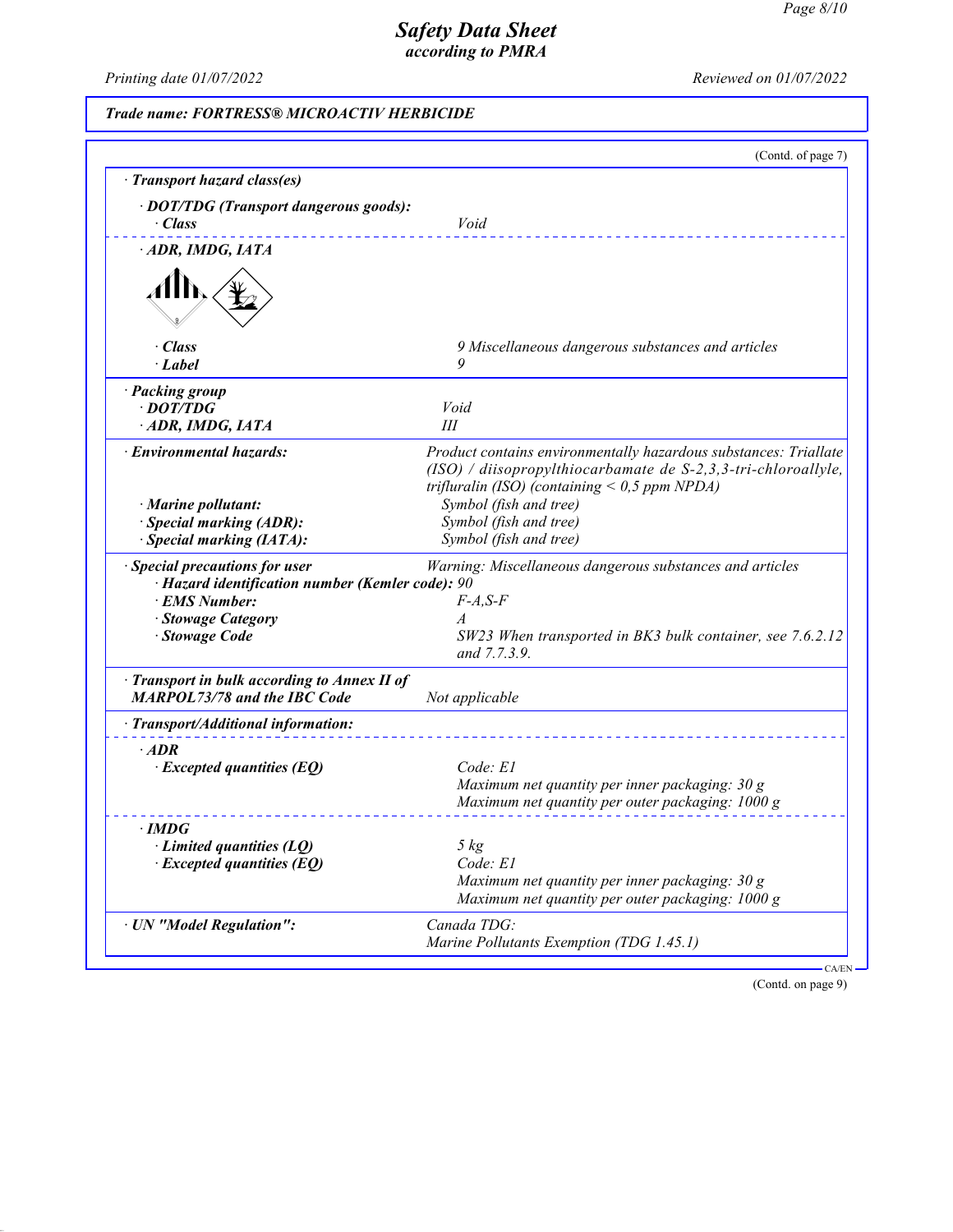*Printing date 01/07/2022 Reviewed on 01/07/2022*

# *Trade name: FORTRESS® MICROACTIV HERBICIDE*

(Contd. of page 8)

# *15 Regulatory information*

*· Safety, health and environmental regulations/legislation specific for the substance or mixture · SARA Title III*

*· Section 355 (extremely hazardous substances):*

*None of the ingredients are listed.*

*· Section 313 (Specific toxic chemical listings):*

*CAS: 2303-17-5 Triallate (ISO) / diisopropylthiocarbamate de S-2,3,3-tri-chloroallyle*

*CAS: 1582-09-8 trifluralin (ISO) (containing < 0,5 ppm NPDA)*

*· TSCA (Toxic Substances Control Act):*

*None of the ingredients are listed.*

#### *· Canadian substance listings:*

*· Canadian Domestic Substances List (DSL)*

*CAS: 1582-09-8 trifluralin (ISO) (containing < 0,5 ppm NPDA)*

*· Canadian Ingredient Disclosure list (limit 0.1%)*

*None of the ingredients are listed.*

*· Canadian Ingredient Disclosure list (limit 1%)*

*None of the ingredients are listed.*

#### *· GHS label elements*

*The product is classified and labeled according to the Globally Harmonized System (GHS).*

*· Hazard pictograms*



*· Signal word Warning*

*· Hazard-determining components of labeling:*

*Triallate (ISO) / diisopropylthiocarbamate de S-2,3,3-tri-chloroallyle trifluralin (ISO) (containing < 0,5 ppm NPDA)*

*· Hazard statements*

*H317 May cause an allergic skin reaction.*

- *H410 Very toxic to aquatic life with long lasting effects.*
- *· Precautionary statements*

*P261 Avoid breathing dust/fume/gas/mist/vapours/spray.*

- *P272 Contaminated work clothing should not be allowed out of the workplace.*
- *Avoid release to the environment.*
- *P280 Wear protective gloves.*
- *P302+P352 If on skin: Wash with plenty of water.*
- *P362+P364 Take off contaminated clothing and wash it before reuse.*
- *P333+P313 If skin irritation or rash occurs: Get medical advice/attention.*
- *P321 Specific treatment (see on this label).*
- *P391 Collect spillage.*
- *P501 Dispose of contents/container in accordance with local/regional/national/international regulations.*

*· National regulations:*

*· Additional classification according to Decree on Hazardous Materials:*

*Read the label, authorized under the Pest Control Products Act, prior to using or handling the pest control product.*